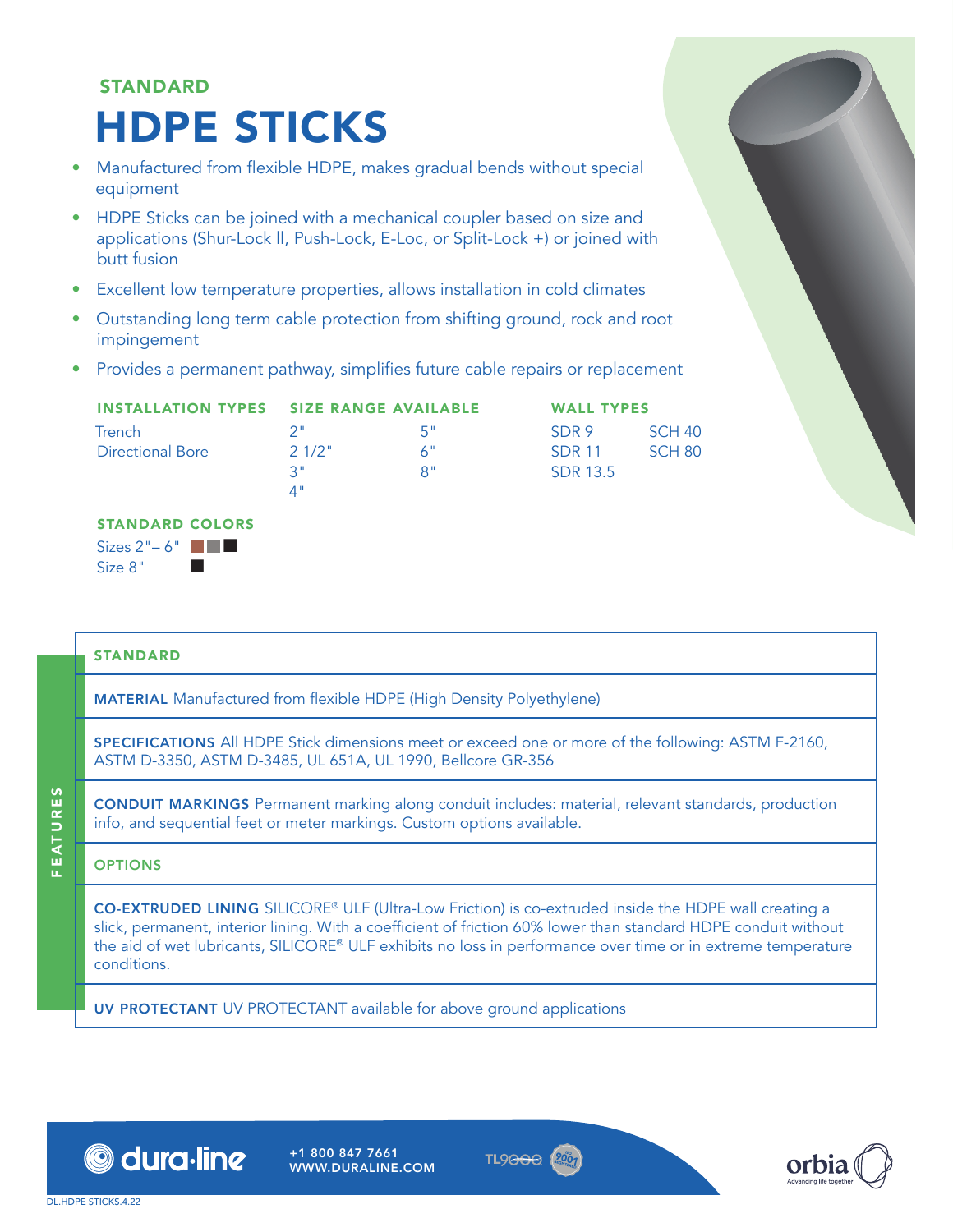#### HDPE SMOOTHWALL STICKS TECHNICAL SPECIFICATIONS (sizes 5"–8" next page)

|                | <b>WALL TYPE</b> | NOM OD | OD<br>TOLERANCE<br>+/- | MIN WALL<br>(IN) | WALL<br>TOLERANCE<br>+ | AVG ID (IN) | al NIIN<br>(IN) | WEIGHT<br>(LB/FT) | <b>BEND<br/>RADIUS SUP</b><br>(IN) | BEND<br>RADIUS<br>UNSUP (IN) | SWPS (LB) |
|----------------|------------------|--------|------------------------|------------------|------------------------|-------------|-----------------|-------------------|------------------------------------|------------------------------|-----------|
|                | SDR 9            | 2.375  | 0.012                  | 0.264            | 0.032                  | 1.815       | 1.783           | 0.759             | 24                                 | 48                           | 4,200     |
|                | <b>SDR 11</b>    | 2.375  | 0.012                  | 0.216            | 0.026                  | 1.917       | 1.891           | 0.636             | 24                                 | 48                           | 3,515     |
| 2 <sup>n</sup> | <b>SDR 13.5</b>  | 2.375  | 0.012                  | 0.176            | 0.021                  | 2.002       | 1.981           | 0.528             | 24                                 | 48                           | 2,917     |
|                | <b>SCH 40</b>    | 2.375  | 0.012                  | 0.154            | 0.020                  | 2.047       | 2.027           | 0.469             | 24                                 | 48                           | 2,579     |
|                | <b>SCH 80</b>    | 2.375  | 0.012                  | 0.218            | 0.026                  | 1.913       | 1.887           | 0.641             | 24                                 | 48                           | 2,545     |
|                |                  |        |                        |                  |                        |             |                 |                   |                                    |                              |           |
|                | SDR 9            | 2.875  | 0.014                  | 0.319            | 0.038                  | 2.199       | 2.161           | 1.110             | 29                                 | 58                           | 6,155     |
|                | <b>SDR 11</b>    | 2.875  | 0.014                  | 0.261            | 0.031                  | 2.322       | 2.291           | 0.930             | 29                                 | 58                           | 5,151     |
| 21/2"          | <b>SDR 13.5</b>  | 2.875  | 0.014                  | 0.213            | 0.026                  | 2.423       | 2.397           | 0.775             | 29                                 | 58                           | 4,274     |
|                | <b>SCH 40</b>    | 2.875  | 0.014                  | 0.203            | 0.024                  | 2.445       | 2.421           | 0.740             | 29                                 | 58                           | 4,090     |
|                | <b>SCH 80</b>    | 2.875  | 0.014                  | 0.276            | 0.033                  | 2.290       | 2.257           | 0.978             | 29                                 | 58                           | 5,409     |
|                |                  |        |                        |                  |                        |             |                 |                   |                                    |                              |           |
|                | SDR 9            | 3.500  | 0.018                  | 0.389            | 0.047                  | 2.675       | 2.628           | 1.648             | 39                                 | 78                           | 9,122     |
|                | <b>SDR 11</b>    | 3.500  | 0.018                  | 0.318            | 0.038                  | 2.826       | 2.788           | 1.380             | 39                                 | 78                           | 7,633     |
| $3"$           | <b>SDR 13.5</b>  | 3.500  | 0.018                  | 0.259            | 0.031                  | 2.951       | 2.920           | 1.146             | 39                                 | 78                           | 6,335     |
|                | <b>SCH 40</b>    | 3.500  | 0.018                  | 0.216            | 0.026                  | 3.042       | 3.016           | 0.969             | 39                                 | 78                           | 5,348     |
|                | <b>SCH 80</b>    | 3.500  | 0.018                  | 0.300            | 0.036                  | 2.864       | 2.828           | 1.310             | 39                                 | 78                           | 7,238     |

#### NOTES

- 1. Bend Radius<br> $\frac{1}{2}$  through 2  $\frac{1}{2}$ " ½" through 2 ½" Supported Bend Radius 10 times the OD Unsupported Bend Radius 20 times the OD
	- 3" through 6" Supported Bend Radius 11 times the OD Unsupported Bend Radius 22 times the OD<br>8" through 16" Supported Bend Radius 18 times the OD Unsupported Bend Radius 27 times the OD
		- Supported Bend Radius 18 times the OD Unsupported Bend Radius 27 times the OD
- 2. During cable placement, large sweeping bends are recommended over tighter bends. Pre-formed sweeps are recommended for conduit sizes 8" through 16" diameters.
- 3. SWPS (Safe Working Pull Strength) is calculated using a 25% safety factor with the minimum resin tensile strength of 3,000 psi, the average OD and average wall thickness.





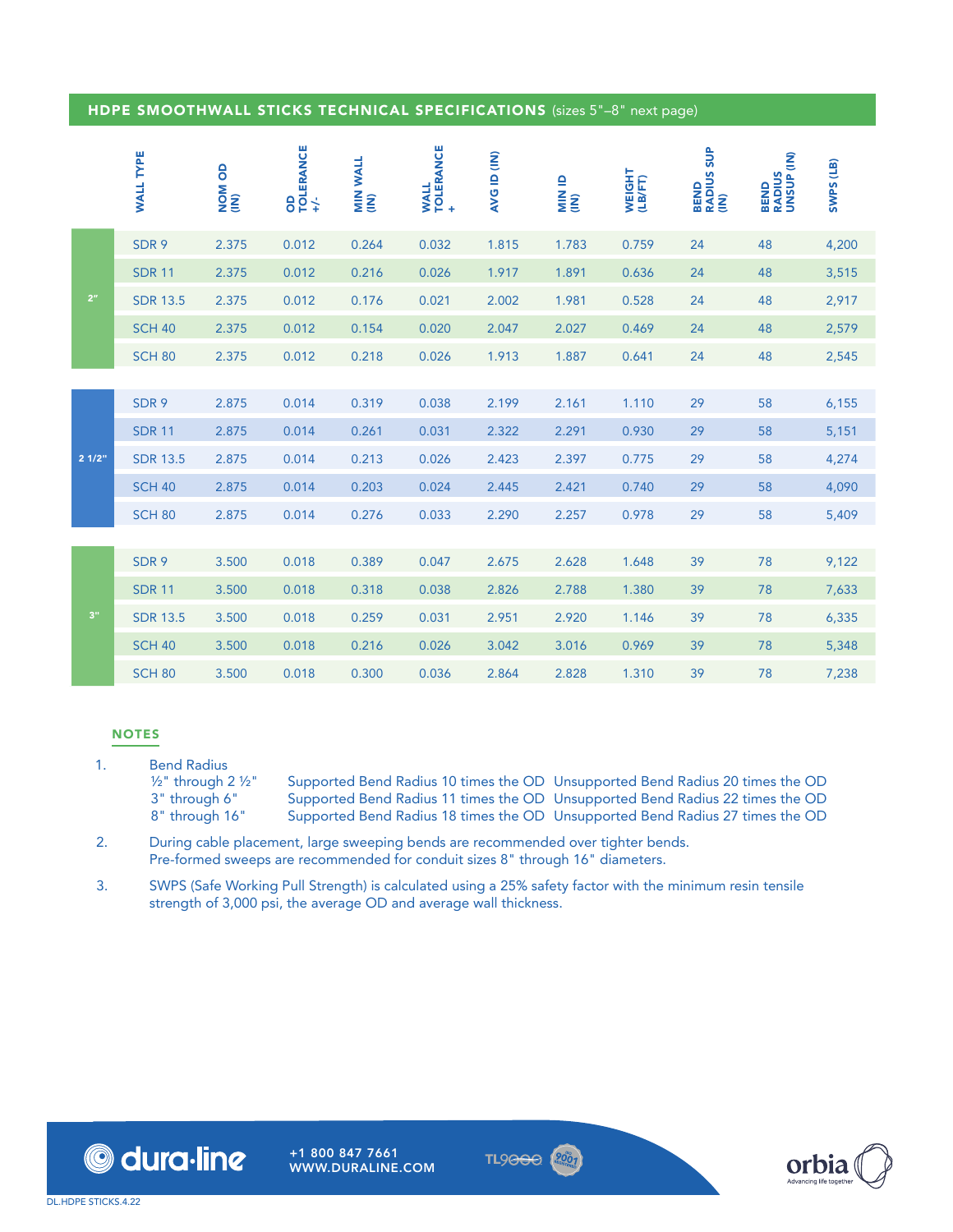## HDPE SMOOTHWALL STICKS TECHNICAL SPECIFICATIONS (sizes 2"–4" previous page)

|             | <b>WALL TYPE</b> | <b>NOM OD</b><br>(IN) | OD<br>TOLERANCE<br>+/. | MIN WALL<br>(IN) | WALL<br>TOLERANCE<br>+ | AVG ID (IN) |       | WEIGHT<br>(LB/FT) | <b>BEND<br/>RADIUS SUP<br/>(IN)</b> | BEND<br>RADIUS<br>UNSUP (IN) | SWPS (LB) |
|-------------|------------------|-----------------------|------------------------|------------------|------------------------|-------------|-------|-------------------|-------------------------------------|------------------------------|-----------|
|             | SDR 9            | 4.500                 | 0.023                  | 0.500            | 0.060                  | 3.440       | 3.380 | 2.723             | 50                                  | 100                          | 15,080    |
|             | <b>SDR 11</b>    | 4.500                 | 0.023                  | 0.409            | 0.049                  | 3.633       | 3.584 | 2.282             | 50                                  | 100                          | 12,618    |
| $4^{\rm n}$ | <b>SDR 13.5</b>  | 4.500                 | 0.023                  | 0.333            | 0.040                  | 3.794       | 3.754 | 1.895             | 50                                  | 100                          | 10,472    |
|             | <b>SCH 40</b>    | 4.500                 | 0.023                  | 0.237            | 0.028                  | 3.998       | 3.970 | 1.380             | 50                                  | 100                          | 7,618     |
|             | <b>SCH 80</b>    | 4.500                 | 0.023                  | 0.337            | 0.040                  | 3.786       | 3.746 | 1.914             | 50                                  | 100                          | 10,578    |
|             |                  |                       |                        |                  |                        |             |       |                   |                                     |                              |           |
|             | SDR 9            | 5.563                 | 0.028                  | 0.618            | 0.074                  | 4.253       | 4.179 | 4.161             | 61                                  | 122                          | 23,045    |
|             | <b>SDR 11</b>    | 5.563                 | 0.028                  | 0.506            | 0.061                  | 4.490       | 4.429 | 3.490             | 61                                  | 122                          | 19,284    |
| $5"$        | <b>SDR 13.5</b>  | 5.563                 | 0.028                  | 0.412            | 0.049                  | 4.690       | 4.641 | 2.896             | 61                                  | 122                          | 16,004    |
|             | <b>SCH 40</b>    | 5.563                 | 0.028                  | 0.258            | 0.031                  | 5.016       | 4.985 | 1.872             | 61                                  | 122                          | 10,320    |
|             | <b>SCH 80</b>    | 5.563                 | 0.028                  | 0.375            | 0.045                  | 4.768       | 4.723 | 2.657             | 61                                  | 122                          | 14,669    |
|             |                  |                       |                        |                  |                        |             |       |                   |                                     |                              |           |
|             | SDR 9            | 6.625                 | 0.033                  | 0.736            | 0.088                  | 5.065       | 4.977 | 5.901             | 73                                  | 146                          | 32,684    |
|             | <b>SDR 11</b>    | 6.625                 | 0.033                  | 0.602            | 0.072                  | 5.349       | 5.277 | 4.944             | 73                                  | 146                          | 27,349    |
| $6^{\rm n}$ | <b>SDR 13.5</b>  | 6.625                 | 0.033                  | 0.491            | 0.059                  | 5.584       | 5.525 | 4.112             | 73                                  | 146                          | 22,697    |
|             | <b>SCH 40</b>    | 6.625                 | 0.033                  | 0.280            | 0.034                  | 6.031       | 5.997 | 2.432             | 73                                  | 146                          | 13,395    |
|             | <b>SCH 80</b>    | 6.625                 | 0.033                  | 0.432            | 0.052                  | 5.709       | 5.657 | 3.656             | 73                                  | 146                          | 20,172    |
|             |                  |                       |                        |                  |                        |             |       |                   |                                     |                              |           |
|             | SDR 9            | 8.625                 | 0.043                  | 0.958            | 0.115                  | 6.593       | 6.479 | 10.001            | 155                                 | 233                          | 55,397    |
| 8"          | <b>SDR 11</b>    | 8.625                 | 0.043                  | 0.784            | 0.094                  | 6.963       | 6.869 | 8.383             | 155                                 | 233                          | 46,355    |
|             | <b>SDR 13.5</b>  | 8.625                 | 0.043                  | 0.639            | 0.077                  | 7.270       | 7.193 | 6.969             | 155                                 | 233                          | 38,470    |
|             | <b>SCH 40</b>    | 8.625                 | 0.043                  | 0.322            | 0.039                  | 7.942       | 7.903 | 3.661             | 155                                 | 233                          | 20,158    |

#### NOTES

- 1. Bend Radius<br> $\frac{1}{2}$  through 2  $\frac{1}{2}$ "
	-

½" through 2 ½" Supported Bend Radius 10 times the OD Unsupported Bend Radius 20 times the OD 3" through 6" Supported Bend Radius 11 times the OD Unsupported Bend Radius 22 times the OD 8" through 16" Supported Bend Radius 18 times the OD Unsupported Bend Radius 27 times the OD Supported Bend Radius 18 times the OD Unsupported Bend Radius 27 times the OD

- 2. During cable placement, large sweeping bends are recommended over tighter bends. Pre-formed sweeps are recommended for conduit sizes 8" through 16" diameters.
- 3. SWPS (Safe Working Pull Strength) is calculated using a 25% safety factor with the minimum resin tensile strength of 3,000 psi, the average OD and average wall thickness.



+1 800 847 7661 WWW.DURALINE.COM